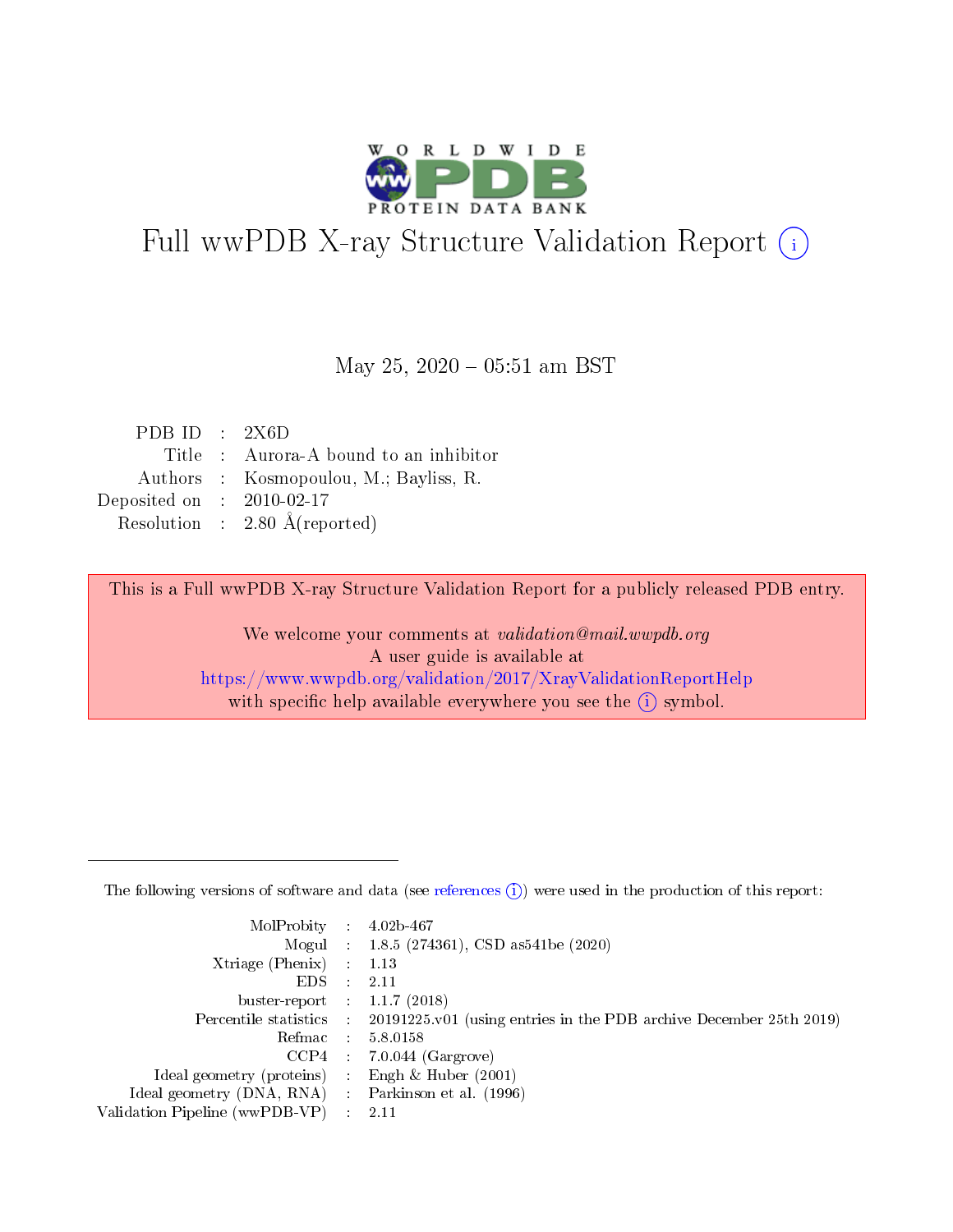# 1 [O](https://www.wwpdb.org/validation/2017/XrayValidationReportHelp#overall_quality)verall quality at a glance  $(i)$

The following experimental techniques were used to determine the structure: X-RAY DIFFRACTION

The reported resolution of this entry is 2.80 Å.

Percentile scores (ranging between 0-100) for global validation metrics of the entry are shown in the following graphic. The table shows the number of entries on which the scores are based.



| Metric                | Whole archive        | <b>Similar resolution</b>                                              |
|-----------------------|----------------------|------------------------------------------------------------------------|
|                       | $(\#\text{Entries})$ | $(\#\text{Entries},\,\text{resolution}\,\,\text{range}(\textup{\AA}))$ |
| $R_{free}$            | 130704               | $3140(2.80-2.80)$                                                      |
| Clashscore            | 141614               | $3569(2.80-2.80)$                                                      |
| Ramachandran outliers | 138981               | 3498 (2.80-2.80)                                                       |
| Sidechain outliers    | 138945               | $3500 (2.80 - 2.80)$                                                   |
| RSRZ outliers         | 127900               | 3078 (2.80-2.80)                                                       |

The table below summarises the geometric issues observed across the polymeric chains and their fit to the electron density. The red, orange, yellow and green segments on the lower bar indicate the fraction of residues that contain outliers for  $\geq=3$ , 2, 1 and 0 types of geometric quality criteria respectively. A grey segment represents the fraction of residues that are not modelled. The numeric value for each fraction is indicated below the corresponding segment, with a dot representing fractions  $\epsilon=5\%$  The upper red bar (where present) indicates the fraction of residues that have poor fit to the electron density. The numeric value is given above the bar.

| Mol | $\gamma$ hain | Length | Quality of chain |     |           |  |  |  |
|-----|---------------|--------|------------------|-----|-----------|--|--|--|
|     |               |        | 3%               |     |           |  |  |  |
|     |               | 285    | 51%              | 29% | 9%<br>11% |  |  |  |

The following table lists non-polymeric compounds, carbohydrate monomers and non-standard residues in protein, DNA, RNA chains that are outliers for geometric or electron-density-fit criteria:

|                                                                       |                    |  |  | Mol   Type   Chain   Res   Chirality   Geometry   Clashes   Electron density |
|-----------------------------------------------------------------------|--------------------|--|--|------------------------------------------------------------------------------|
| $\begin{array}{c c} \begin{array}{c} \end{array} & 2 \end{array}$ SO4 | $\cdot$   A   1390 |  |  |                                                                              |

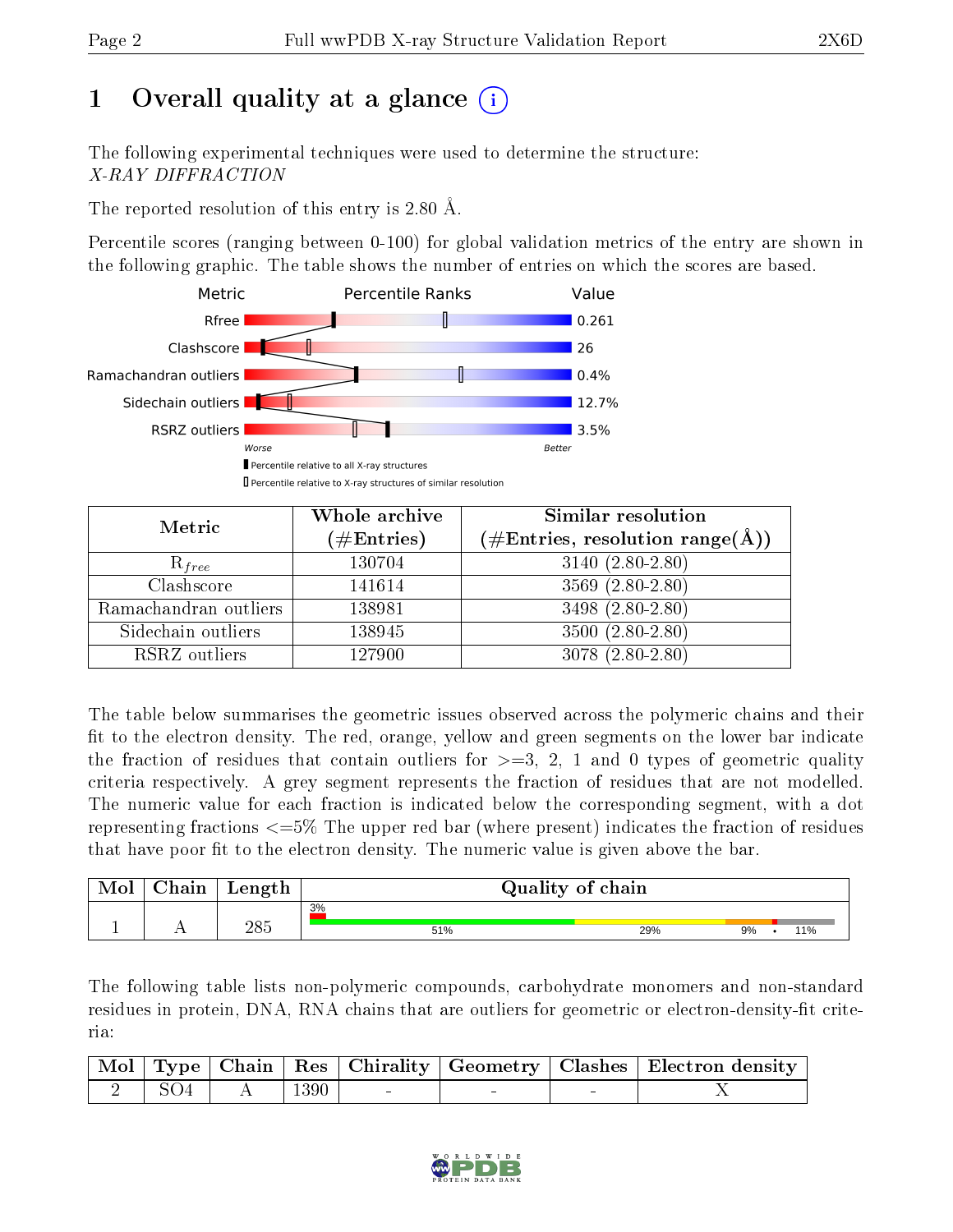# 2 Entry composition (i)

There are 4 unique types of molecules in this entry. The entry contains 2181 atoms, of which 0 are hydrogens and 0 are deuteriums.

In the tables below, the ZeroOcc column contains the number of atoms modelled with zero occupancy, the AltConf column contains the number of residues with at least one atom in alternate conformation and the Trace column contains the number of residues modelled with at most 2 atoms.

Molecule 1 is a protein called SERINE/THREONINE-PROTEIN KINASE 6.

| Mol | Chain | <sup>'</sup> Residues | Atoms         |      |     | $\text{ZeroOcc} \mid \text{AltConf} \mid \text{Trace}$ |  |  |  |
|-----|-------|-----------------------|---------------|------|-----|--------------------------------------------------------|--|--|--|
|     |       | 255                   | Total<br>2107 | 1354 | 368 | 379                                                    |  |  |  |

There are 3 discrepancies between the modelled and reference sequences:

|     | Chain   Residue   Modelled   Actual | Comment                               | Reference |
|-----|-------------------------------------|---------------------------------------|-----------|
| 119 | GLY                                 | expression tag   UNP 014965           |           |
| 120 | A LA                                | expression tag   UNP $\sim$ 014965    |           |
| 121 | MET                                 | $\pm$ expression tag $\pm$ UNP 014965 |           |

• Molecule 2 is SULFATE ION (three-letter code: SO4) (formula:  $O_4S$ ).



|  | $Mol$   Chain   Residues | Atoms     | $ZeroOcc$   AltConf |
|--|--------------------------|-----------|---------------------|
|  |                          | Total O S |                     |
|  |                          | Total O S |                     |

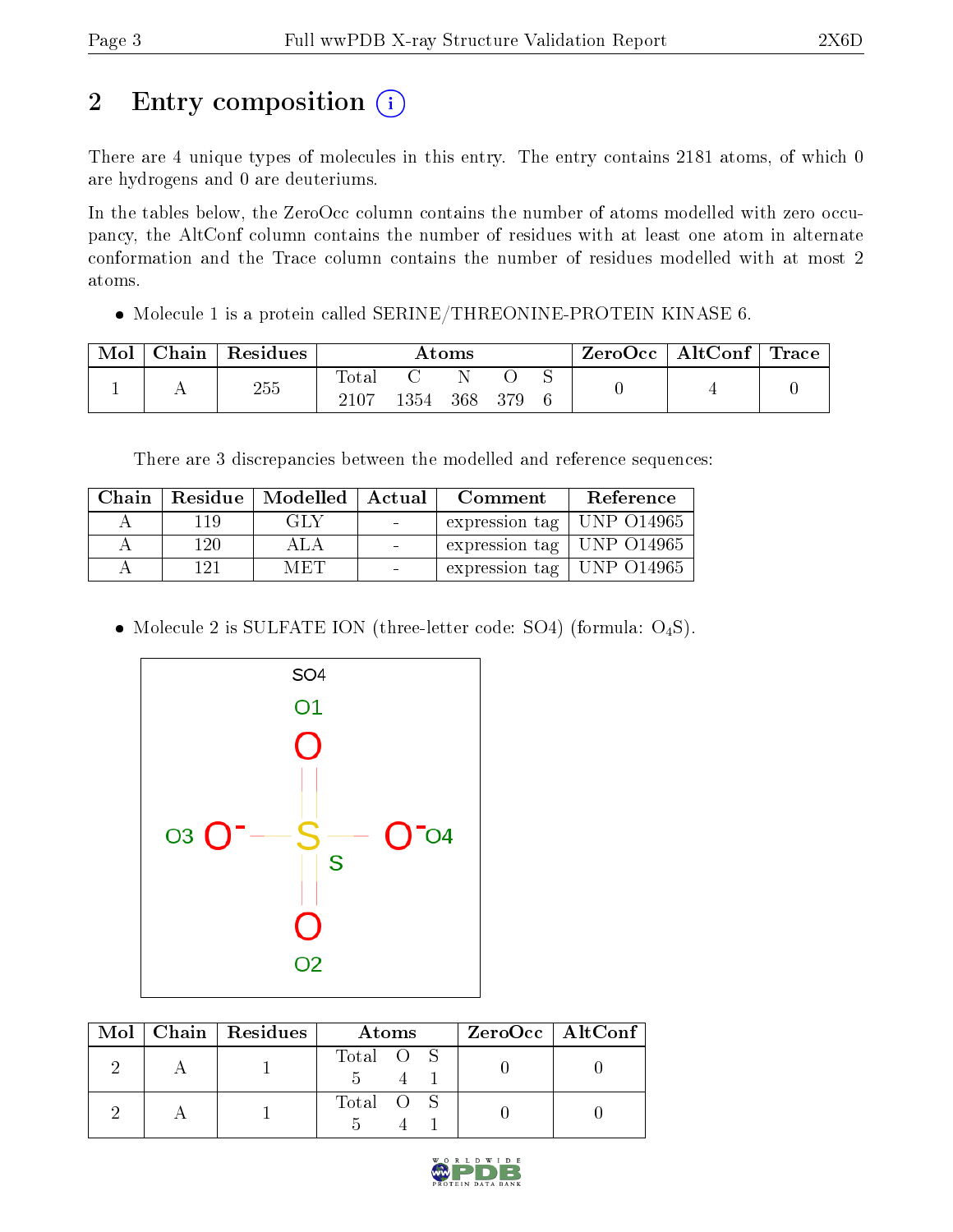$\bullet$  Molecule 3 is 6-BROMO-7-[4-(4-CHLOROBENZYL)PIPERAZIN-1-YL]-2-[4-(MORPHO LIN-4-YLMETHYL)PHENYL]-3H-IMIDAZO[4,5-B]PYRIDINE (three-letter code: X6D) (formula:  $C_{28}H_{30}BrCIN_6O$ ).



|  | Chain   Residues | Atoms        |  |                                                                  |  | ZeroOcc | $\vert$ AltConf |  |  |
|--|------------------|--------------|--|------------------------------------------------------------------|--|---------|-----------------|--|--|
|  |                  | Total<br>n H |  | $\operatorname{Br}$ $\operatorname{C}$ $\operatorname{Cl}$<br>28 |  |         |                 |  |  |

• Molecule 4 is water.

|  | $\blacksquare$ Mol $\vert$ Chain $\vert$ Residues $\vert$ | Atoms | ZeroOcc   AltConf |  |
|--|-----------------------------------------------------------|-------|-------------------|--|
|  |                                                           | Total |                   |  |

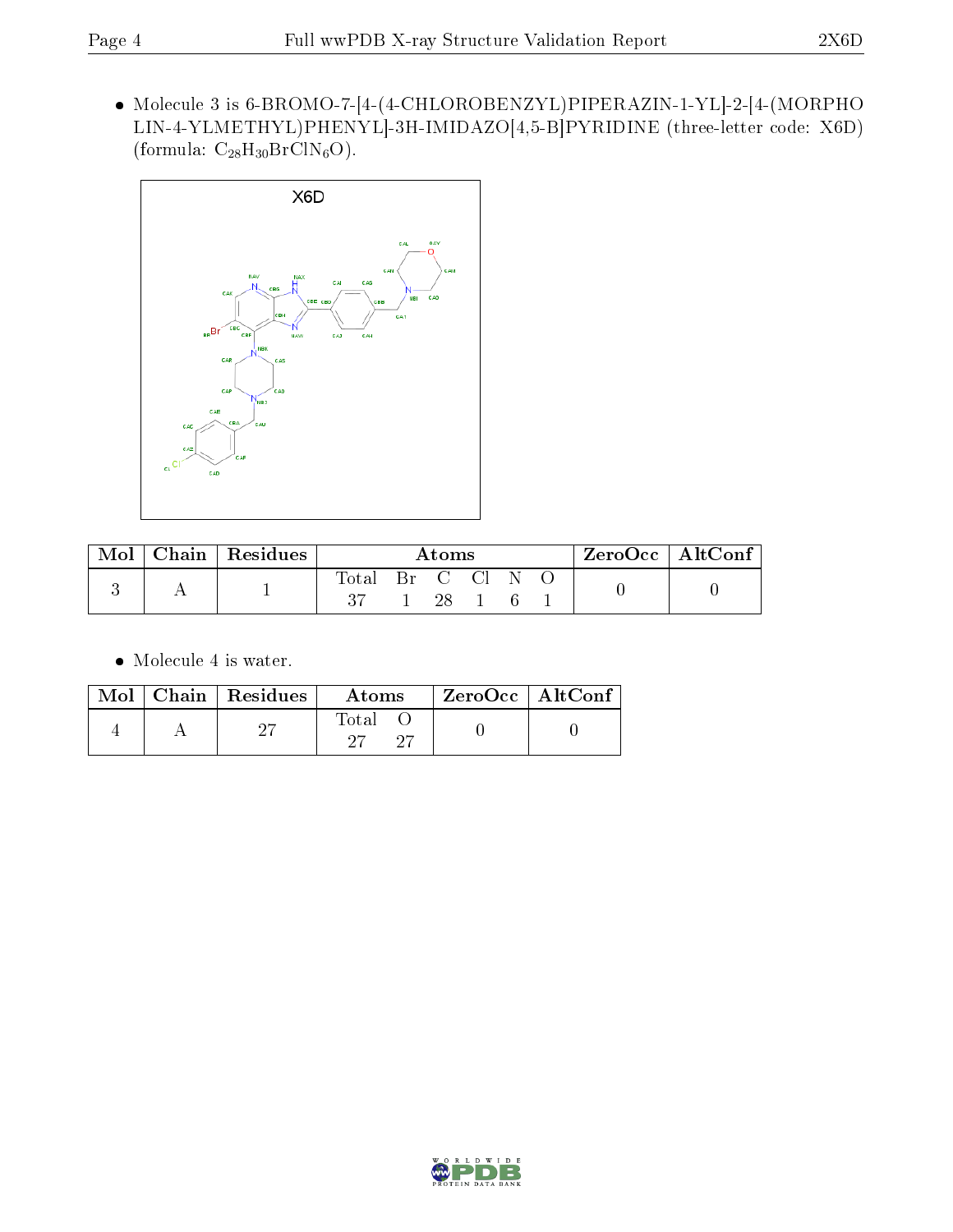# 3 Residue-property plots  $(i)$

These plots are drawn for all protein, RNA and DNA chains in the entry. The first graphic for a chain summarises the proportions of the various outlier classes displayed in the second graphic. The second graphic shows the sequence view annotated by issues in geometry and electron density. Residues are color-coded according to the number of geometric quality criteria for which they contain at least one outlier: green  $= 0$ , yellow  $= 1$ , orange  $= 2$  and red  $= 3$  or more. A red dot above a residue indicates a poor fit to the electron density (RSRZ  $> 2$ ). Stretches of 2 or more consecutive residues without any outlier are shown as a green connector. Residues present in the sample, but not in the model, are shown in grey.



• Molecule 1: SERINE/THREONINE-PROTEIN KINASE 6

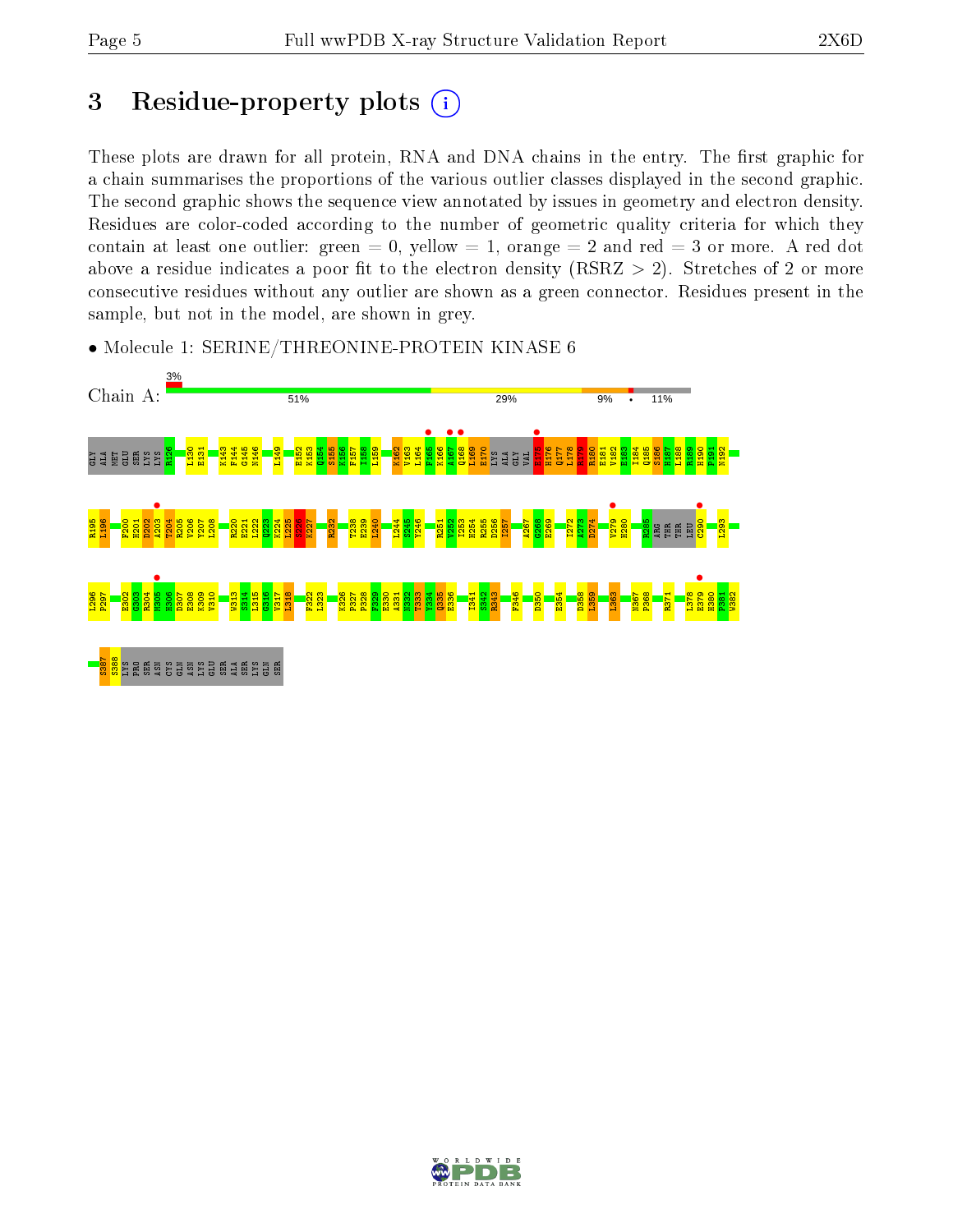# 4 Data and refinement statistics  $(i)$

| Property                                                             | Value                                            | Source     |
|----------------------------------------------------------------------|--------------------------------------------------|------------|
| Space group                                                          | P 61 2 2                                         | Depositor  |
| Cell constants                                                       | 81.57Å 171.99Å<br>$81.57 \text{\AA}$             | Depositor  |
| a, b, c, $\alpha$ , $\beta$ , $\gamma$                               | $90.00^{\circ}$ $90.00^{\circ}$ $120.00^{\circ}$ |            |
| Resolution $(A)$                                                     | $19.84 - 2.80$                                   | Depositor  |
|                                                                      | $36.85 - 2.80$                                   | <b>EDS</b> |
| % Data completeness                                                  | 99.8 (19.84-2.80)                                | Depositor  |
| (in resolution range)                                                | 99.8 (36.85-2.80)                                | <b>EDS</b> |
| $R_{merge}$                                                          | 0.06                                             | Depositor  |
| $\mathrm{R}_{sym}$                                                   | (Not available)                                  | Depositor  |
| $\langle I/\sigma(I) \rangle^{-1}$                                   | 7.44 (at $2.81\text{\AA}$ )                      | Xtriage    |
| Refinement program                                                   | PHENIX (PHENIX.REFINE)                           | Depositor  |
| $R, R_{free}$                                                        | $0.217$ ,<br>0.264                               | Depositor  |
|                                                                      | 0.261<br>0.211<br>$\mathbf{A}^{\text{max}}$      | DCC        |
| $R_{free}$ test set                                                  | 424 reflections $(4.75\%)$                       | wwPDB-VP   |
| Wilson B-factor $(A^2)$                                              | 65.7                                             | Xtriage    |
| Anisotropy                                                           | 0.022                                            | Xtriage    |
| Bulk solvent $k_{sol}(e/\mathring{A}^3)$ , $B_{sol}(\mathring{A}^2)$ | 0.35, 60.3                                       | <b>EDS</b> |
| L-test for twinning <sup>2</sup>                                     | $< L >$ = 0.48, $< L2 >$ = 0.31                  | Xtriage    |
| Estimated twinning fraction                                          | No twinning to report.                           | Xtriage    |
| $F_o, F_c$ correlation                                               | 0.93                                             | <b>EDS</b> |
| Total number of atoms                                                | 2181                                             | wwPDB-VP   |
| Average B, all atoms $(A^2)$                                         | 61.0                                             | wwPDB-VP   |

Xtriage's analysis on translational NCS is as follows: The largest off-origin peak in the Patterson function is  $3.59\%$  of the height of the origin peak. No significant pseudotranslation is detected.

<sup>&</sup>lt;sup>2</sup>Theoretical values of  $\langle |L| \rangle$ ,  $\langle L^2 \rangle$  for acentric reflections are 0.5, 0.333 respectively for untwinned datasets, and 0.375, 0.2 for perfectly twinned datasets.



<span id="page-5-1"></span><span id="page-5-0"></span><sup>1</sup> Intensities estimated from amplitudes.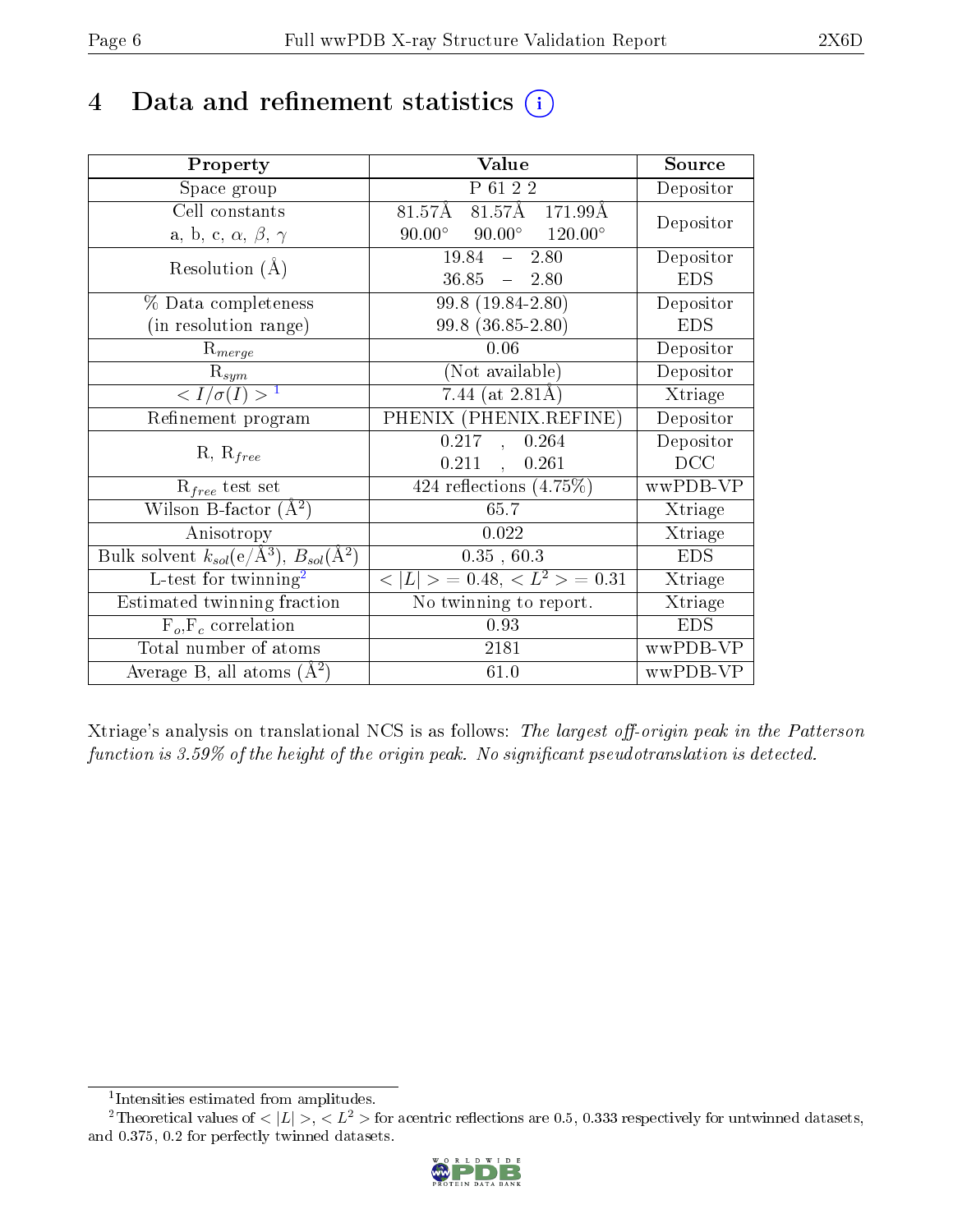# 5 Model quality  $(i)$

## 5.1 Standard geometry  $(i)$

Bond lengths and bond angles in the following residue types are not validated in this section: SO4, X6D

The Z score for a bond length (or angle) is the number of standard deviations the observed value is removed from the expected value. A bond length (or angle) with  $|Z| > 5$  is considered an outlier worth inspection. RMSZ is the root-mean-square of all Z scores of the bond lengths (or angles).

| $Mol \mid$ | $\mid$ Chain |      | Bond lengths         | Bond angles              |                  |  |
|------------|--------------|------|----------------------|--------------------------|------------------|--|
|            |              | RMSZ | $\# Z  > 5$          | $\mathbb{R}\text{MSZ} +$ | # $ Z  > 5$      |  |
|            |              | 0.87 | $\mid$ 2/2160 (0.1%) | 1.12                     | $14/2922(0.5\%)$ |  |

Chiral center outliers are detected by calculating the chiral volume of a chiral center and verifying if the center is modelled as a planar moiety or with the opposite hand.A planarity outlier is detected by checking planarity of atoms in a peptide group, atoms in a mainchain group or atoms of a sidechain that are expected to be planar.

|  | $\mid$ Mol $\mid$ Chain $\mid$ #Chirality outliers $\mid$ #Planarity outliers $\mid$ |
|--|--------------------------------------------------------------------------------------|
|  |                                                                                      |

All (2) bond length outliers are listed below:

| Mol |     | $\mid$ Chain $\mid$ Res $\mid$ Type $\mid$ Atoms |            | $\perp$ Observed( $\rm \AA)$   Ideal( $\rm \overline{A)}$ ) |     |
|-----|-----|--------------------------------------------------|------------|-------------------------------------------------------------|-----|
|     | 226 | $SER$   $CA-C$                                   | 8.25       |                                                             | -52 |
|     |     | $ARG   NE-CZ  $                                  | $1 - 5.17$ | .26                                                         |     |

All (14) bond angle outliers are listed below:

| Mol | Chain | Res | Type       | Atoms               | Z        | Observed $\binom{o}{c}$ | $\text{Ideal}({}^o)$ |
|-----|-------|-----|------------|---------------------|----------|-------------------------|----------------------|
| 1   | А     | 179 | $\rm{ARG}$ | $NE-CZ-NH1$         | $-27.24$ | 106.68                  | 120.30               |
| 1   | А     | 175 | GLU        | OE1-CD-OE2          | 10.20    | 135.53                  | 123.30               |
| 1   | А     | 179 | $\rm{ARG}$ | NH1-CZ-NH2          | 10.11    | 130.52                  | 119.40               |
| 1   | А     | 175 | GLU        | $CG$ - $CD$ - $OE1$ | $-8.49$  | 101.31                  | 118.30               |
|     | А     | 176 | HIS        | $N$ -CA-C           | 6.07     | 127.38                  | 111.00               |
|     | А     | 274 | ASP        | $CB-CG-OD1$         | $-6.00$  | 112.91                  | 118.30               |
|     | А     | 204 | THR        | $N$ -CA-C           | $-5.93$  | 94.98                   | 111.00               |
|     | A     | 232 | $\rm{ARG}$ | $NE-CZ-NH1$         | $-5.80$  | 117.40                  | 120.30               |
|     | A     | 318 | LEU        | $CB-CG-CD1$         | $-5.79$  | 101.15                  | 111.00               |
| 1   | А     | 227 | <b>LYS</b> | $N$ -CA-C           | $-5.45$  | 96.28                   | 111.00               |
|     | А     | 256 | ASP        | $CB-CG-OD2$         | $-5.42$  | 113.42                  | 118.30               |

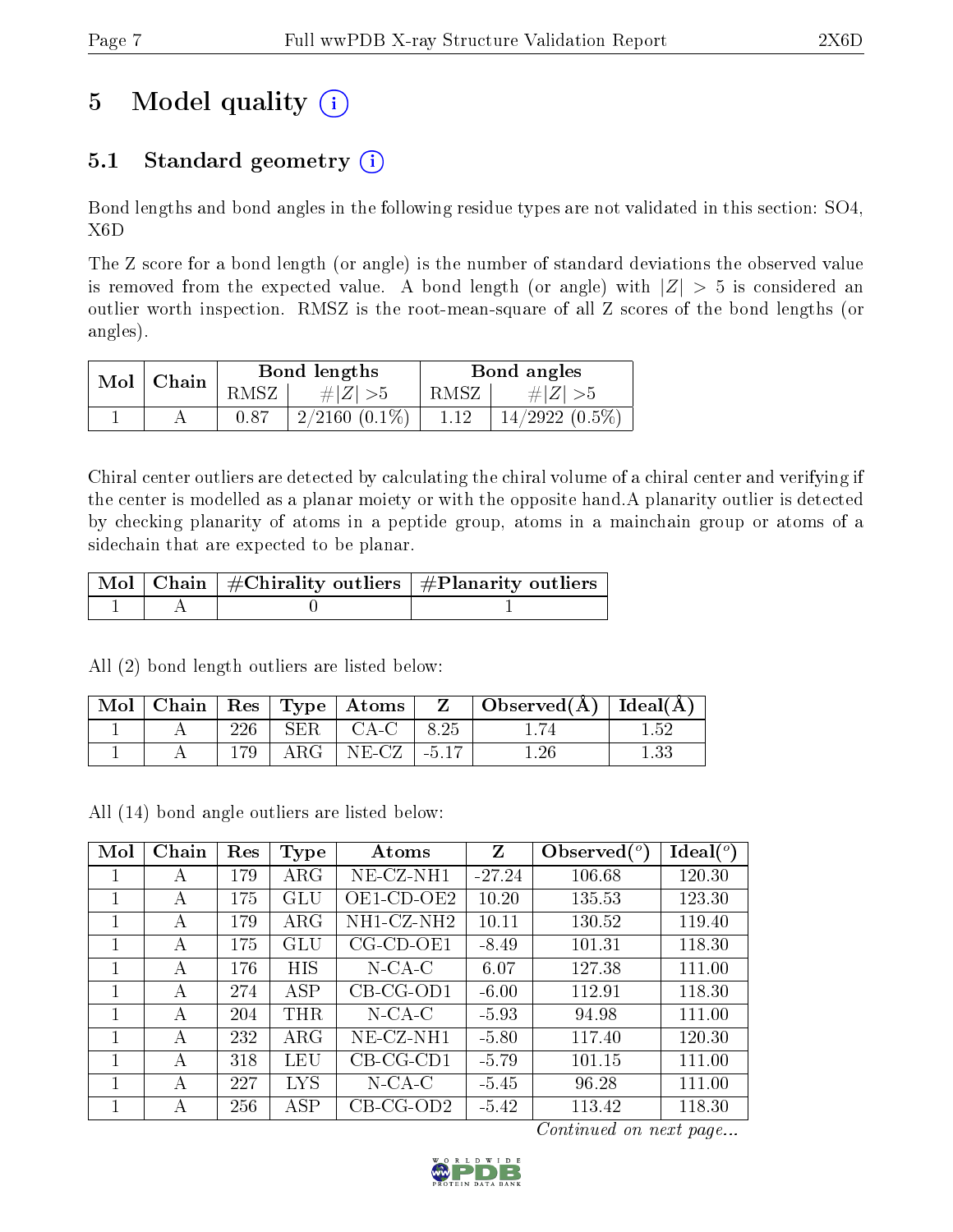| Mol | Chain | $\operatorname{Res}$ | Type | Atoms     |         | Observed $(°)$ | Ideal( $^o$ ) |  |
|-----|-------|----------------------|------|-----------|---------|----------------|---------------|--|
|     |       | 225                  | LEH  | $N$ -CA-C | $-5.27$ | 96.77          | 111.00        |  |
|     |       | 387                  | SER  | N-CA-CB   | $-5.22$ | 102.67         | 110.50        |  |
|     |       | 177                  | GL N | N-CA-CB   | $-5.04$ | 101.53         | 110.60        |  |

There are no chirality outliers.

All (1) planarity outliers are listed below:

| $\overline{\text{Mol}}$   Chain   Res   Type ' |     | Group     |
|------------------------------------------------|-----|-----------|
|                                                | SER | Mainchain |

#### 5.2 Too-close contacts (i)

In the following table, the Non-H and H(model) columns list the number of non-hydrogen atoms and hydrogen atoms in the chain respectively. The H(added) column lists the number of hydrogen atoms added and optimized by MolProbity. The Clashes column lists the number of clashes within the asymmetric unit, whereas Symm-Clashes lists symmetry related clashes.

| Mol |      | $\mid$ Chain $\mid$ Non-H $\mid$ H(model) $\mid$ H(added) |      |         | Clashes   Symm-Clashes |
|-----|------|-----------------------------------------------------------|------|---------|------------------------|
|     | 2107 |                                                           | 2069 | $106\,$ |                        |
|     |      |                                                           |      |         |                        |
|     | 97   |                                                           |      |         |                        |
|     |      |                                                           |      |         |                        |
|     | 2181 |                                                           | 2099 | 109     |                        |

The all-atom clashscore is defined as the number of clashes found per 1000 atoms (including hydrogen atoms). The all-atom clashscore for this structure is 26.

All (109) close contacts within the same asymmetric unit are listed below, sorted by their clash magnitude.

| Atom-1                       | Atom-2              | Interatomic    | Clash           |
|------------------------------|---------------------|----------------|-----------------|
|                              |                     | distance $(A)$ | overlap $(\AA)$ |
| 1: A: 168: GLN:O             | $1:$ A:170:GLU:HG3  | 1.44           | 1.15            |
| 1: A: 180: ARG: HH21         | 1: A:279: VAL:HG23  | 1.10           | 1.14            |
| 1: A:302: GLU:OE2            | 1: A: 304: ARG: NH2 | 1.83           | 1.09            |
| 1: A: 180: ARG: NH2          | 1: A:279: VAL:HG23  | 1.69           | 1.06            |
| 1:A:178:LEU:O                | 1: A:178: LEU: HD12 | 1.55           | 1.05            |
| 1:A:190:HIS:HD2              | 1:A:192:ASN:H       | 1.03           | 1.00            |
| 1: A: 333: THR: HG22         | 1: A: 336: GLU: H   | 1.35           | 0.89            |
| 1:A:335: GLN: HE21           | 1:A:335:GLN:H       | 1.17           | 0.88            |
| $1:A:190:HIS:\overline{CD2}$ | 1:A:192:ASN:H       | 1.91           | 0.88            |

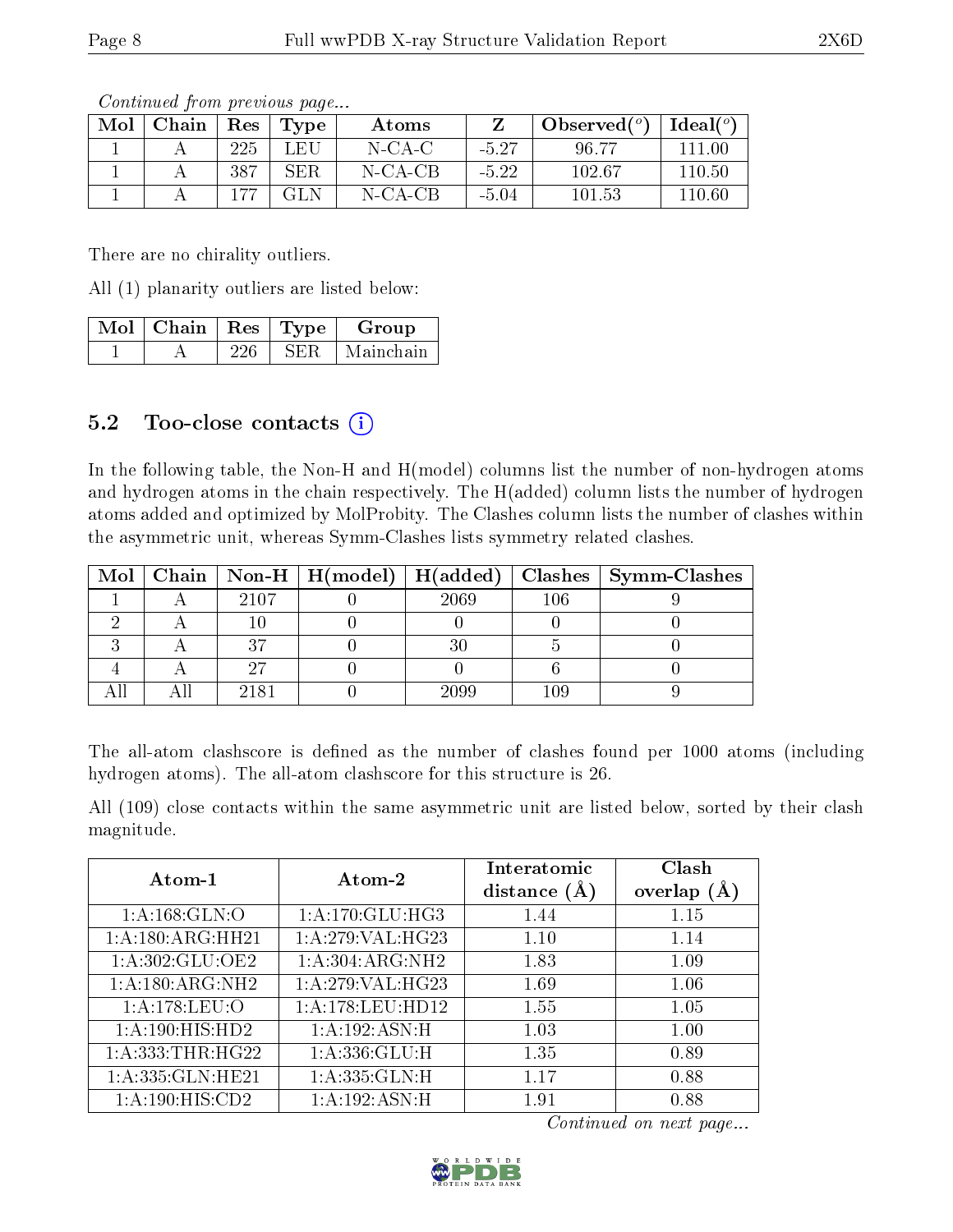| Atom-1                                              | Atom-2              | Interatomic    | Clash         |
|-----------------------------------------------------|---------------------|----------------|---------------|
|                                                     |                     | distance $(A)$ | overlap $(A)$ |
| 1:A:202:ASP:O                                       | 1:A:203:ALA:HB3     | 1.73           | 0.88          |
| 1: A: 175: GLU: O                                   | 1:A:179:ARG:HG3     | 1.74           | 0.86          |
| 1: A: 330: GLU: HG3                                 | 4:A:2022:HOH:O      | 1.79           | 0.81          |
| 1:A:178:LEU:HD12                                    | 1:A:178:LEU:C       | 1.91           | 0.80          |
| 1: A:200: PHE:CE1                                   | 1: A:207:TYR:CD2    | 2.68           | 0.80          |
| 1: A: 166: LYS: HE3                                 | 1:A:206:VAL:HG23    | 1.65           | 0.79          |
| 1:A:180:ARG:NH2                                     | 1:A:279:VAL:CG2     | 2.45           | 0.79          |
| 1:A:221:GLU:OE2                                     | 1: A: 232: ARG: NH1 | 2.15           | 0.78          |
| 1:A:182:VAL:O                                       | 1: A: 186: SER: OG  | 2.04           | 0.76          |
| 1: A: 333: THR: HG22                                | 1:A:336:GLU:N       | 2.01           | 0.76          |
| 3: A: 1391: X6D: NAW                                | 3:A:1391:X6D:HAS1   | 2.02           | 0.73          |
| 1: A: 175: GLU: O                                   | 1:A:179:ARG:CG      | 2.36           | 0.73          |
| 1: A:309: LYS: NZ                                   | 1: A:371: ARG:O     | 2.24           | 0.71          |
| 1:A:202:ASP:O                                       | 1:A:202:ASP:OD2     | 2.09           | 0.70          |
| 1:A:202:ASP:O                                       | 1:A:203:ALA:CB      | 2.41           | 0.69          |
| 1: A: 359: LEU: HD22                                | 1:A:363:LEU:HD22    | 1.74           | 0.69          |
| $1: A:290: \overline{\text{C} \text{YS}: \text{N}}$ | 4: A:2018: HOH:O    | 2.25           | 0.68          |
| 1:A:359:LEU:HD22                                    | 1: A: 363: LEU: CD2 | 2.23           | 0.68          |
| 1: A:307: ASP:O                                     | 1:A:310:VAL:HG23    | 1.94           | 0.67          |
| 1: A:358: ASP:OD2                                   | 1: A:380: HIS: HE1  | 1.78           | 0.67          |
| 1: A: 333: THR: HG23                                | 1:A:335:GLN:HE21    | 1.60           | 0.67          |
| 1:A:181:GLU:O                                       | 1: A:181: GLU:HG3   | 1.95           | 0.66          |
| 1:A:185:GLN:HB3                                     | 1:A:196:LEU:HD12    | 1.79           | 0.65          |
| 1: A:346:PHE:HA                                     | 4:A:2025:HOH:O      | 1.95           | 0.65          |
| 1:A:190:HIS:HD2                                     | 1:A:192:ASN:N       | 1.85           | 0.65          |
| 1:A:333:THR:HG23                                    | 1:A:335:GLN:NE2     | 2.13           | 0.64          |
| 1:A:253:ILE:HG22                                    | 1:A:308:GLU:HA      | 1.80           | 0.63          |
| 1: A:166: LYS: H <sub>Z3</sub>                      | 1:A:203:ALA:HA      | 1.63           | 0.63          |
| 1:A:202:ASP:HB2                                     | 1: A:207:TYR:HE2    | 1.64           | 0.63          |
| $1:A:177:\overline{GLN:O}$                          | 1:A:181:GLU:N       | 2.21           | 0.62          |
| 1: A: 354: GLU: HA                                  | 1: A: 354: GLU: OE1 | 1.99           | 0.61          |
| 1:A:327:PRO:HB2                                     | 4: A:2020:HOH:O     | 2.00           | 0.61          |
| 1:A:157:PHE:HD2                                     | 1:A:159:LEU:HD23    | 1.65           | 0.61          |
| 1:A:181:GLU:O                                       | 1: A:181: GLU:CG    | 2.50           | 0.60          |
| 1:A:220[A]:ARG:NH2                                  | 3:A:1391:X6D:HAO1   | 2.16           | 0.60          |
| 1:A:227:LYS:HG2                                     | 1:A:323:LEU:O       | 2.02           | 0.59          |
| 1: A:318: LEU: HD22                                 | 1: A:322: PHE: CZ   | 2.37           | 0.58          |
| 1: A:175: GLU:O                                     | 1: A:179: ARG:CD    | 2.52           | 0.58          |
| 1:A:343:ARG:HH11                                    | 1: A: 343: ARG: CG  | 2.18           | 0.57          |
| 1:A:162:LYS:HD3                                     | 1:A:164:LEU:HD11    | 1.87           | 0.57          |
| 1: A: 166: LYS: NZ                                  | 1:A:203:ALA:HA      | 2.20           | 0.57          |

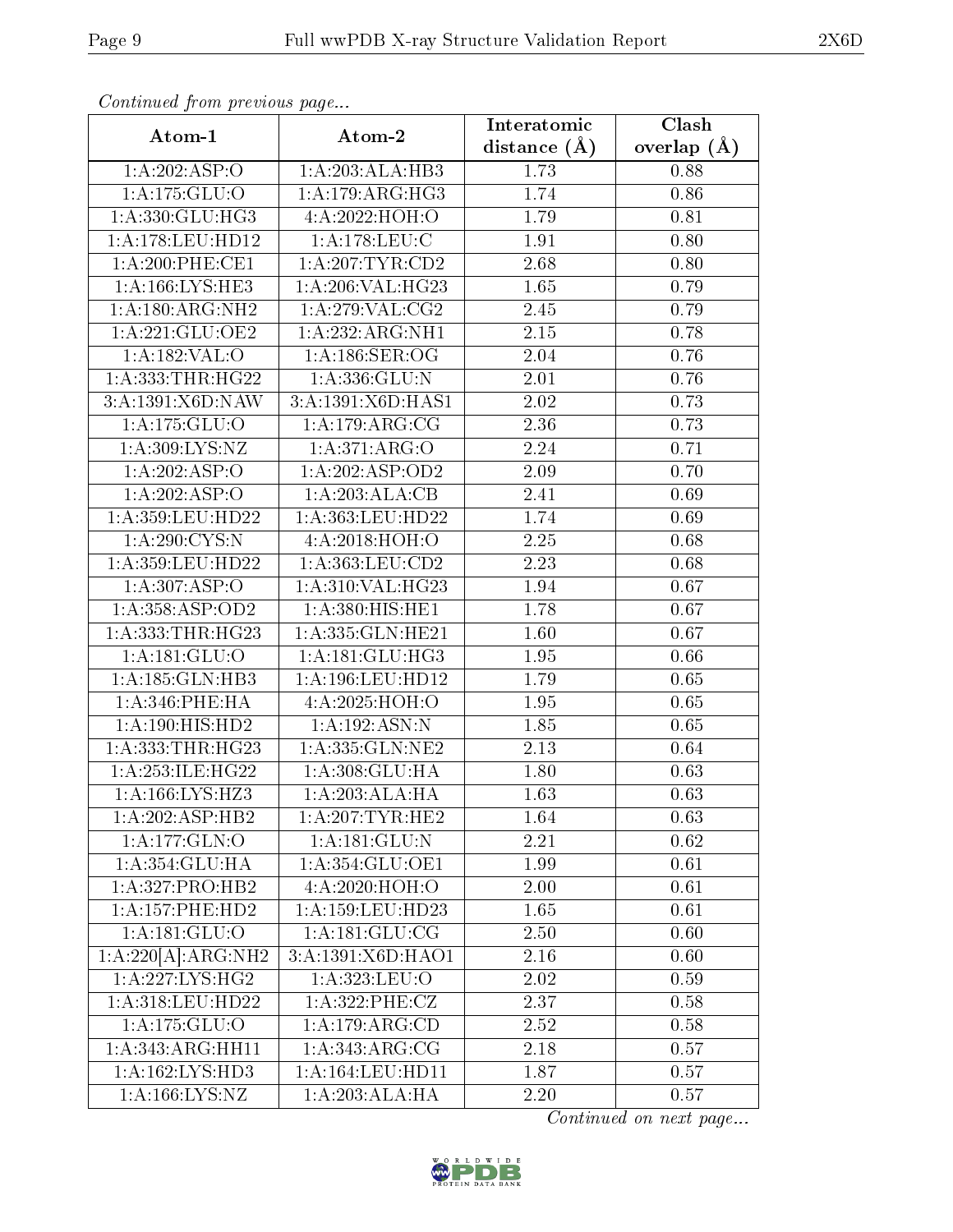| Atom-1                         | Atom-2                     | Interatomic      | Clash           |
|--------------------------------|----------------------------|------------------|-----------------|
|                                |                            | distance $(\AA)$ | overlap $(\AA)$ |
| 1:A:335:GLN:N                  | 1:A:335:GLN:HE21           | 1.96             | 0.57            |
| 1: A: 168: GLN: O              | 1: A:170: GLU:CG           | 2.36             | 0.57            |
| 1:A:201:HIS:HB3                | 1: A:206: VAL:HG22         | 1.87             | 0.56            |
| 1:A:254:HIS:CG                 | 1:A:257:ILE:HD12           | 2.41             | 0.55            |
| 1:A:253:ILE:CG2                | 1:A:308:GLU:HA             | 2.36             | 0.54            |
| 1: A:240:LEU:HD23              | 1:A:272:ILE:HD11           | 1.90             | 0.54            |
| 1: A:346:PHE:CA                | 4: A: 2025: HOH:O          | 2.54             | 0.53            |
| 1:A:317:VAL:HG13               | 1: A: 328: PRO: HD2        | 1.91             | 0.53            |
| 1: A:224:LYS:HE2               | 1:A:225:LEU:HD21           | 1.92             | 0.52            |
| 1:A:190:HIS:CD2                | 1:A:192:ASN:HB2            | 2.45             | 0.52            |
| 1:A:254:HIS:HB3                | 1:A:257:ILE:HD12           | 1.91             | 0.52            |
| 1:A:343:ARG:HH11               | 1:A:343:ARG:HG3            | 1.75             | 0.51            |
| $1: A:387: SER: \overline{OG}$ | 1: A:388: SER: N           | 2.42             | 0.51            |
| 1:A:202:ASP:OD2                | $1:A:202.\overline{ASP:C}$ | 2.50             | 0.50            |
| 3:A:1391:X6D:CAH               | 3:A:1391:X6D:HAN2          | 2.41             | 0.50            |
| 1: A:208:LEU:HD12              | 1:A:208:LEU:N              | 2.27             | 0.50            |
| 1:A:279:VAL:HG22               | 1:A:280[B]:HIS:CD2         | 2.47             | 0.50            |
| 1: A: 313: TRP:O               | 1:A:317:VAL:HG23           | 2.12             | 0.50            |
| 1:A:253:ILE:HG22               | 1: A:308: GLU: HG3         | 1.93             | 0.50            |
| 1:A:380:HIS:HD2                | 1: A: 382: TRP:H           | 1.60             | 0.50            |
| 1:A:331:ALA:HB1                | 1: A: 336: GLU: CD         | 2.33             | 0.49            |
| 1: A: 180: ARG: HD3            | 1:A:280[B]:HIS:CE1         | 2.48             | 0.49            |
| 1:A:143:LYS:O                  | 1: A:168: GLN:OE1          | 2.32             | 0.48            |
| 1: A: 333: THR: HG23           | 1:A:335:GLN:H              | 1.79             | 0.48            |
| 1:A:180:ARG:HG2                | 1:A:184:ILE:HD12           | 1.96             | 0.47            |
| 1: A: 166: LYS: HE3            | 1:A:206:VAL:CG2            | 2.39             | 0.47            |
| 1:A:220[A]:ARG:CZ              | 3:A:1391:X6D:HAO1          | 2.45             | 0.46            |
| 1:A:253:ILE:HG13               | 1:A:255:ARG:HG3            | 1.97             | 0.46            |
| 1:A:222:LEU:O                  | 1:A:225:LEU:O              | 2.33             | 0.46            |
| 1:A:279:VAL:CG2                | 1:A:280[B]:HIS:CD2         | 2.99             | 0.45            |
| 1: A:380:HIS:CD2               | 1: A:382:TRP:H             | 2.35             | 0.45            |
| 1:A:145:GLY:O                  | 1: A:146: ASN:ND2          | 2.50             | 0.45            |
| 1:A:274:ASP:HA                 | 4:A:2004:HOH:O             | 2.16             | 0.45            |
| 1:A:296:LEU:HA                 | 1:A:297:PRO:HD3            | 1.61             | 0.45            |
| 1: A:206: VAL:CG1              | 1: A:207:TYR:N             | 2.80             | 0.45            |
| 1:A:201:HIS:CB                 | 1: A:206: VAL:HG22         | 2.48             | 0.44            |
| 1:A:254:HIS:ND1                | 1: A:257: ILE: HD12        | 2.33             | 0.44            |
| 1:A:176:HIS:CD2                | 1: A:176:HIS:O             | 2.71             | 0.42            |
| 1: A:178: LEU: HD13            | 1: A:178:LEU:HA            | 1.67             | 0.42            |
| 1: A:238:THR:HG23              | 1: A:378:LEU:CD2           | 2.49             | 0.42            |
| 1:A:279:VAL:HG22               | 1:A:280[B]:HIS:N           | 2.33             | 0.42            |

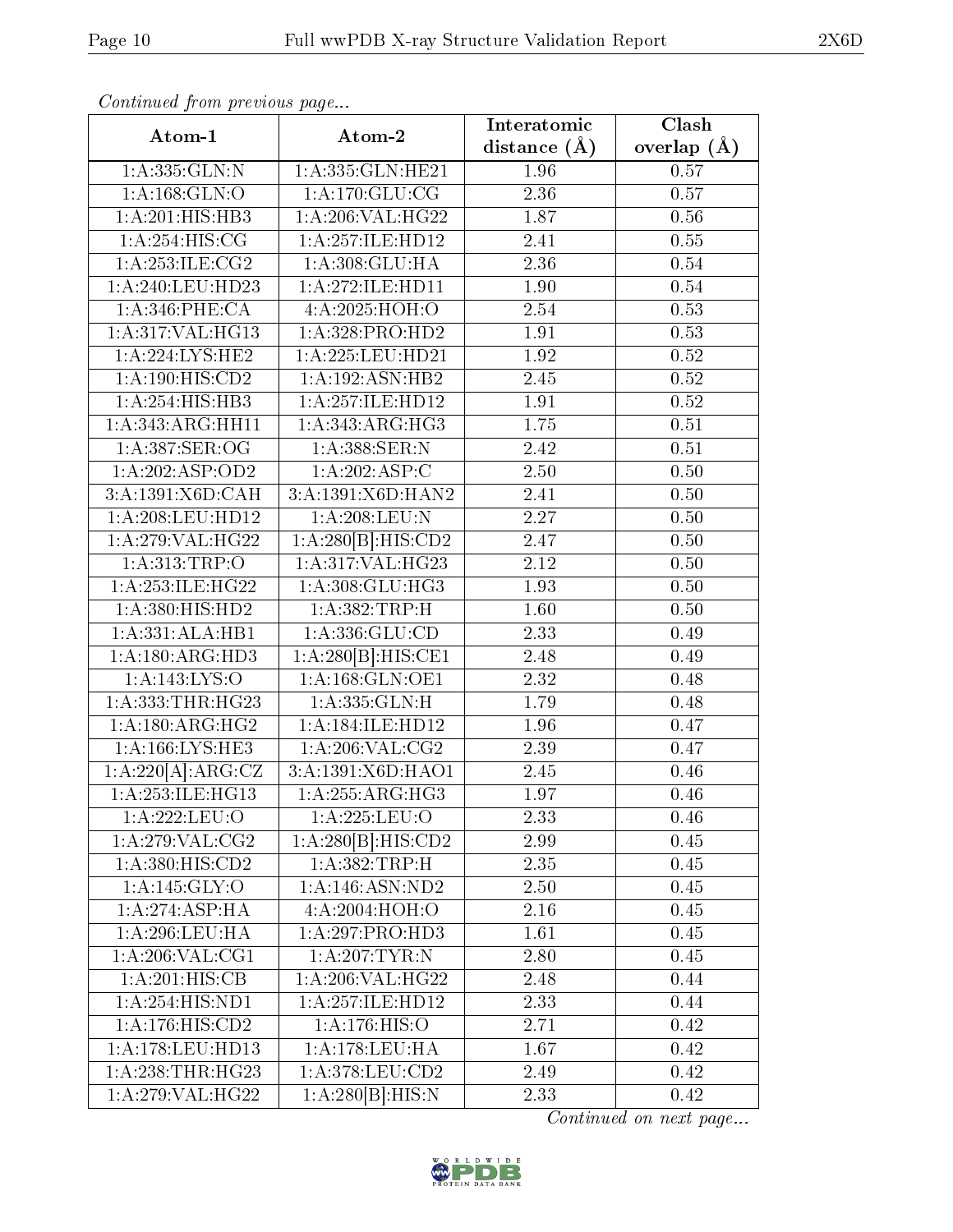| Atom-1             | Atom-2               | Interatomic    | Clash         |
|--------------------|----------------------|----------------|---------------|
|                    |                      | distance $(A)$ | overlap $(A)$ |
| 1: A:144: PHE: CD1 | 1: A: 169: LEU: HD23 | 2.55           | 0.42          |
| 1: A:315:LEU:HA    | 1:A:315:LEU:HD12     | 1.76           | 0.42          |
| 1:A:163:VAL:HG13   | 1:A:207:TYR:CE1      | 2.55           | 0.42          |
| 1:A:179:ARG:H      | 1:A:179:ARG:HG3      | 1.26           | 0.42          |
| 1:A:254:HIS:CG     | 1: A:257: ILE: CD1   | 3.03           | 0.42          |
| 1:A:331:ALA:HB1    | 1:A:336:GLU:OE1      | 2.20           | 0.41          |
| 1:A:244:LEU:HA     | 1: A:244:LEU:HD23    | 1.62           | 0.41          |
| 1: A:293:LEU:O     | 1: A:341: ILE: HD11  | 2.19           | 0.41          |
| 1:A:166:LYS:HZ2    | 1:A:203:ALA:H        | 1.66           | 0.41          |
| 1: A:257: ILE: CG2 | 1: A: 318: LEU: HD11 | 2.50           | 0.41          |
| 1:A:367:ASN:HA     | 1: A: 368: PRO: HD2  | 1.82           | 0.41          |
| 3:A:1391:X6D:BR    | 3:A:1391:X6D:HARI    | 2.75           | 0.41          |
| 1:A:267:ALA:HB3    | 1: A:269: GLU:OE1    | 2.21           | 0.41          |
| 1:A:224:LYS:HE2    | 1: A: 225: LEU: CD2  | 2.50           | 0.41          |
| 1:A:254:HIS:CB     | 1: A: 257: ILE: HD12 | 2.51           | 0.41          |
| 1:A:297:PRO:HG2    | 1: A:310: VAL:HG13   | 2.02           | 0.41          |
| 1:A:152[B]:GLU:HG2 | 1: A: 155: SER: OG   | 2.21           | 0.40          |
| 1:A:188:LEU:HD22   | 1: A:246:TYR:HE2     | 1.86           | 0.40          |

All (9) symmetry-related close contacts are listed below. The label for Atom-2 includes the symmetry operator and encoded unit-cell translations to be applied.

| Atom-1              | Atom-2                                | Interatomic<br>distance $(\AA)$ | Clash<br>overlap $(A)$ |
|---------------------|---------------------------------------|---------------------------------|------------------------|
| 1: A: 175: GLU: OE2 | 1:A:179:ARG:NH1[10 555]               | 1.12                            | 1.08                   |
| 1: A: 175: GLU: CD  | $1:A:179:A\overline{RG}$ :NH1[10 555] | 1.15                            | 1.05                   |
| 1: A: 175: GLU: OE1 | 1:A:179:ARG:NH2[10 555]               | 1.23                            | 0.97                   |
| 1:A:175:GLU:OE1     | 1:A:179:ARG:CZ 10<br>555              | 1.33                            | 0.87                   |
| 1: A: 175: GLU: OE1 | 1:A:179:ARG:NH1 10 555]               | 1.61                            | 0.59                   |
| 1:A:175:GLU:CD      | 1: A:179: ARG: CZ[10]<br>555          | 1.89                            | 0.31                   |
| 1:A:336:GLU:OE1     | 1: A: 336: GLU: OE1[12]<br>566        | 2.08                            | 0.12                   |
| 1:A:336:GLU:OE1     | 1: A: 336: GLU: OE2[12]<br>566        | 2.08                            | 0.12                   |
| 1: A: 153: LYS: NZ  | 1:A:350:ASP:OD2[8<br>666              | 2.08                            | 0.12                   |

### 5.3 Torsion angles (i)

#### 5.3.1 Protein backbone (i)

In the following table, the Percentiles column shows the percent Ramachandran outliers of the chain as a percentile score with respect to all X-ray entries followed by that with respect to entries of similar resolution.

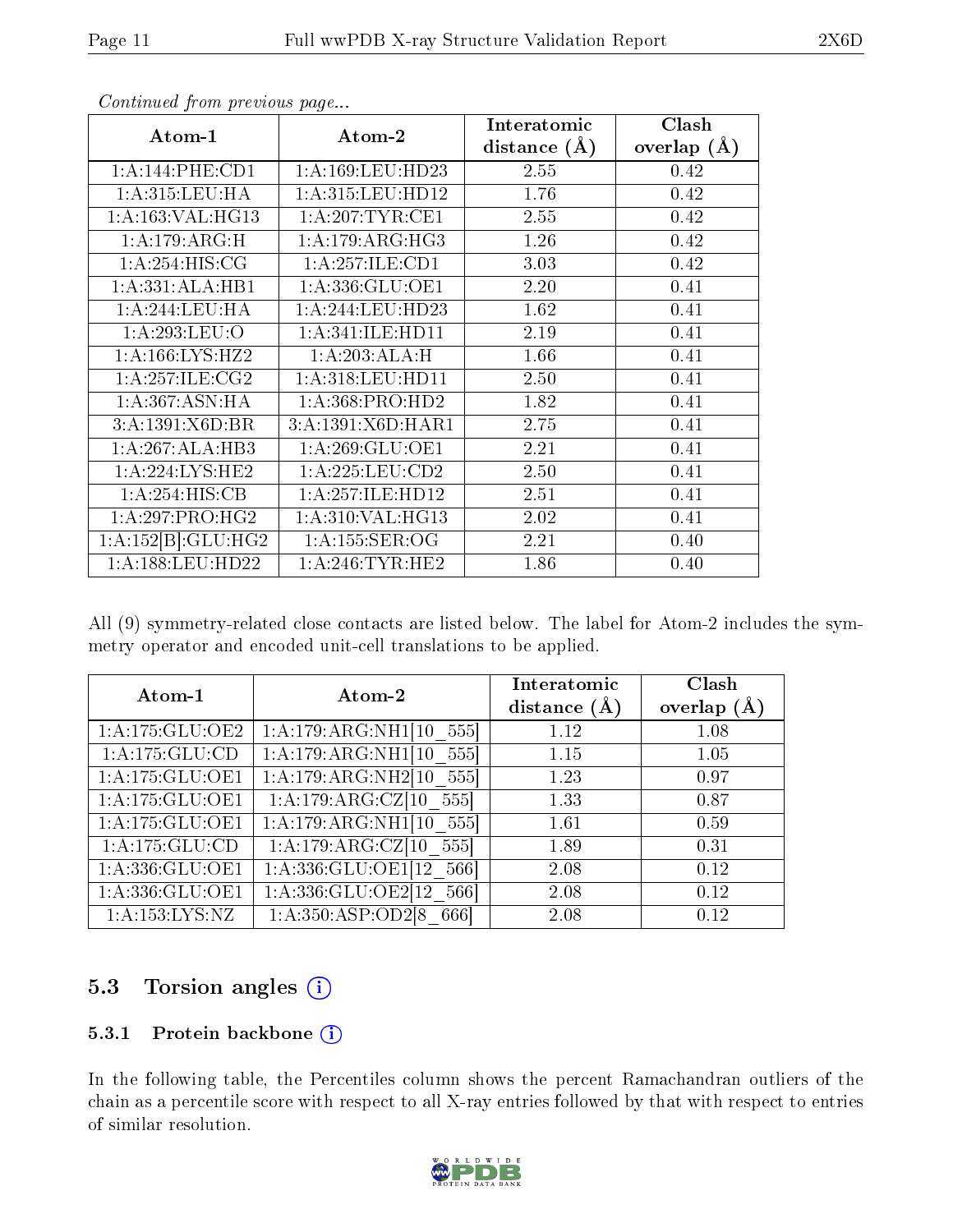The Analysed column shows the number of residues for which the backbone conformation was analysed, and the total number of residues.

| Mol Chain | Analysed                                                                                                      |  | Favoured   Allowed   Outliers   Percentiles |
|-----------|---------------------------------------------------------------------------------------------------------------|--|---------------------------------------------|
|           | $\frac{1}{253}/285$ (89\%) $\frac{1}{235}$ (93\%) $\frac{1}{27}$ (7\%) $\frac{1}{10}$ (0\%) $\frac{1}{34}$ 66 |  |                                             |

All (1) Ramachandran outliers are listed below:

| Mol | Chain | $\pm$ Res $^+$ | Lype - |  |
|-----|-------|----------------|--------|--|
|     |       |                |        |  |

#### 5.3.2 Protein sidechains  $(i)$

In the following table, the Percentiles column shows the percent sidechain outliers of the chain as a percentile score with respect to all X-ray entries followed by that with respect to entries of similar resolution.

The Analysed column shows the number of residues for which the sidechain conformation was analysed, and the total number of residues.

| Mol   Chain | Analysed                             |  | Rotameric   Outliers   Percentiles |  |  |
|-------------|--------------------------------------|--|------------------------------------|--|--|
|             | $224/251(89\%)$ 196 (88\%) 28 (12\%) |  | 4 14                               |  |  |

All (28) residues with a non-rotameric sidechain are listed below:

| Mol            | Chain              | Res | Type                 |
|----------------|--------------------|-----|----------------------|
| 1              | А                  | 130 | <b>LEU</b>           |
| $\mathbf 1$    | $\overline{\rm A}$ | 131 | GLU                  |
| $\mathbf 1$    | $\overline{A}$     | 149 | LEU                  |
| $\mathbf 1$    | $\overline{\rm A}$ | 155 | <b>SER</b>           |
| $\mathbf 1$    | $\overline{\rm A}$ | 162 | <b>LYS</b>           |
| $\mathbf{1}$   | $\overline{\rm A}$ | 170 | GLU                  |
| $\mathbf 1$    | $\overline{\rm A}$ | 175 | GLU                  |
| $\mathbf 1$    | $\overline{\rm A}$ | 178 | LEU                  |
| $\mathbf 1$    | $\overline{\rm A}$ | 179 | $\rm{ARG}$           |
| $\mathbf 1$    | $\overline{\rm A}$ | 180 | $\rm{ARG}$           |
| $\mathbf{1}$   | $\overline{\rm A}$ | 186 | SER                  |
| $\mathbf 1$    | $\overline{\rm A}$ | 195 | $\rm{ARG}$           |
| $\mathbf 1$    | $\overline{\rm A}$ | 196 | <b>LEU</b>           |
| $\mathbf 1$    | $\overline{\rm A}$ | 202 | ASP                  |
| $\mathbf 1$    | $\overline{\rm A}$ | 204 | THR                  |
| $\mathbf 1$    | $\bf{A}$           | 205 | $\rm{ARG}$           |
| $\mathbf 1$    | $\overline{\rm A}$ | 226 | SER                  |
| $\overline{1}$ | А                  | 239 | $\operatorname{GLU}$ |

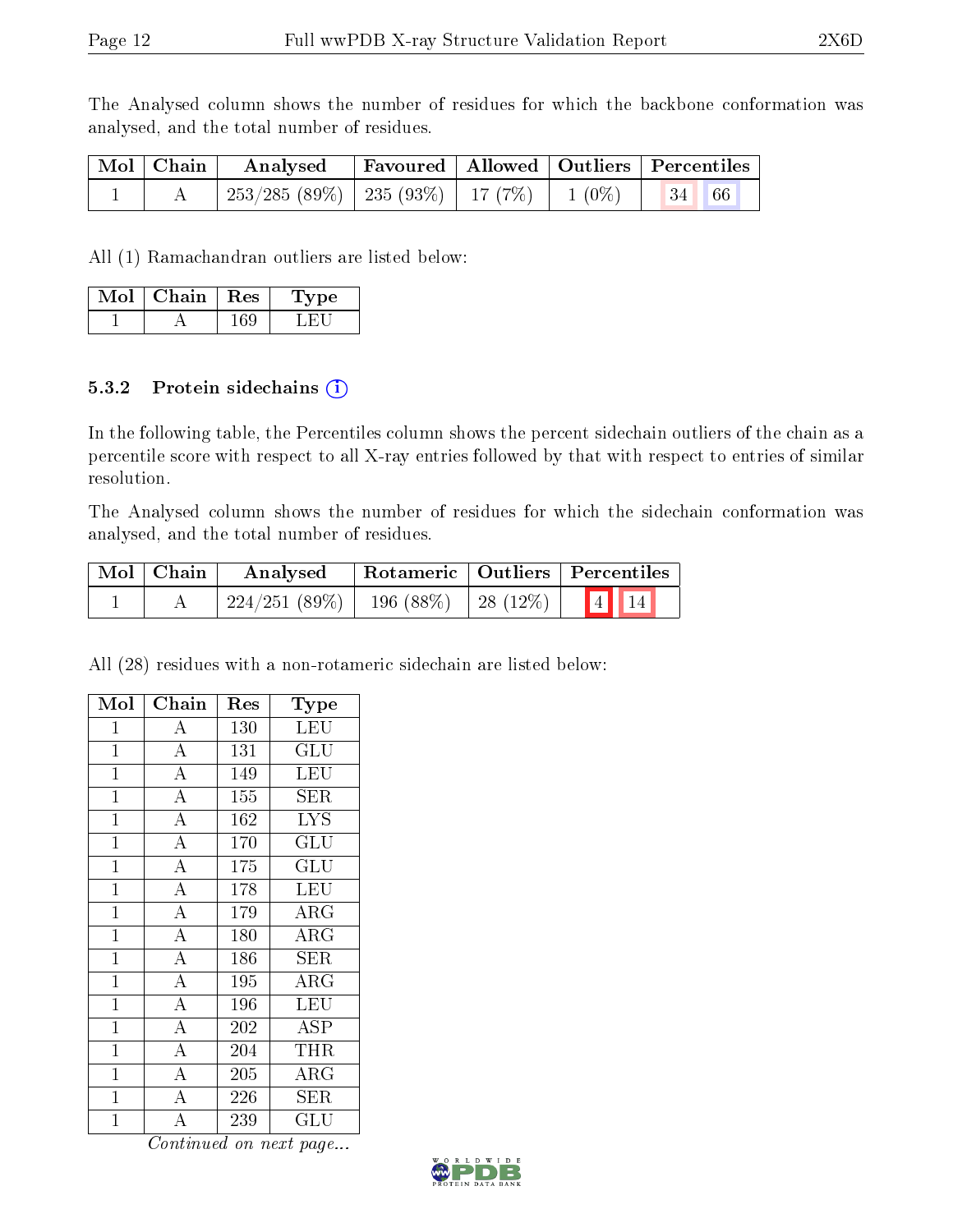| Mol          | Chain | Res | <b>Type</b>          |
|--------------|-------|-----|----------------------|
| $\mathbf{1}$ | А     | 240 | <b>LEU</b>           |
| 1            | А     | 251 | $\rm{ARG}$           |
| $\mathbf 1$  | А     | 257 | ILE                  |
| $\mathbf{1}$ | A     | 326 | <b>LYS</b>           |
| 1            | А     | 333 | THR                  |
| 1            | А     | 335 | <b>GLN</b>           |
| $\mathbf{1}$ | A     | 343 | $\rm{ARG}$           |
| $\mathbf 1$  | А     | 359 | LEU                  |
| 1            | А     | 363 | LEU                  |
| 1            |       | 379 | $\operatorname{GLU}$ |

Some sidechains can be flipped to improve hydrogen bonding and reduce clashes. All (9) such sidechains are listed below:

| Mol | Chain | Res | Type              |
|-----|-------|-----|-------------------|
| 1   | А     | 146 | $\overline{A}$ SN |
|     | А     | 185 | <b>GLN</b>        |
|     | A     | 187 | HIS               |
| 1   | А     | 190 | HIS               |
| 1   | А     | 192 | <b>ASN</b>        |
|     | А     | 201 | <b>HIS</b>        |
| 1   | А     | 261 | <b>ASN</b>        |
| 1   | A     | 335 | <b>GLN</b>        |
|     |       | 380 | HIS               |

#### 5.3.3 RNA [O](https://www.wwpdb.org/validation/2017/XrayValidationReportHelp#rna)i

There are no RNA molecules in this entry.

### 5.4 Non-standard residues in protein, DNA, RNA chains (i)

There are no non-standard protein/DNA/RNA residues in this entry.

### 5.5 Carbohydrates  $(i)$

There are no carbohydrates in this entry.

### 5.6 Ligand geometry (i)

3 ligands are modelled in this entry.

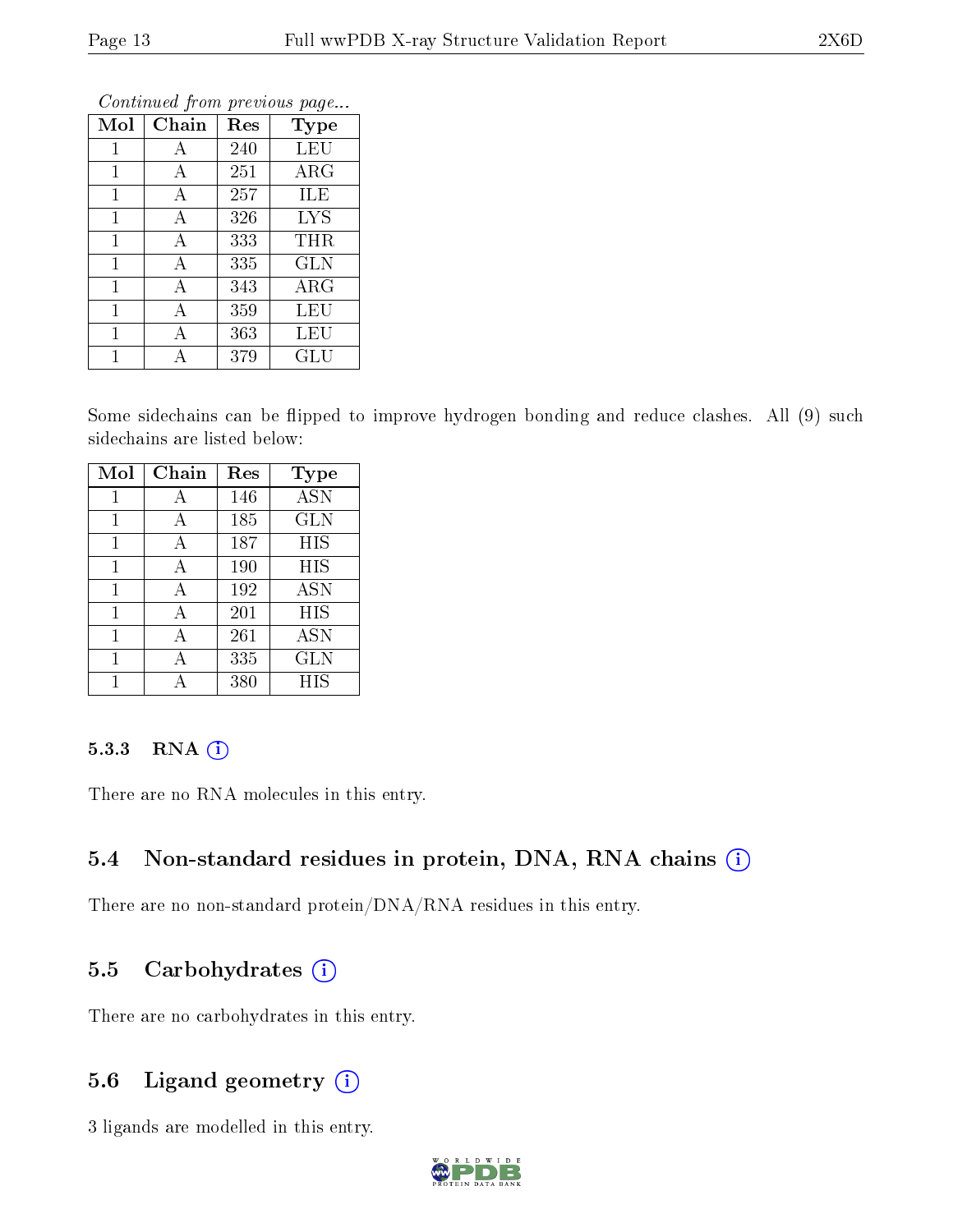In the following table, the Counts columns list the number of bonds (or angles) for which Mogul statistics could be retrieved, the number of bonds (or angles) that are observed in the model and the number of bonds (or angles) that are dened in the Chemical Component Dictionary. The Link column lists molecule types, if any, to which the group is linked. The Z score for a bond length (or angle) is the number of standard deviations the observed value is removed from the expected value. A bond length (or angle) with  $|Z| > 2$  is considered an outlier worth inspection. RMSZ is the root-mean-square of all Z scores of the bond lengths (or angles).

| Mol               |                  | Chain | Res  | Link                         |            | <b>Bond lengths</b> |         |          | Bond angles |         |
|-------------------|------------------|-------|------|------------------------------|------------|---------------------|---------|----------|-------------|---------|
|                   | <b>Type</b>      |       |      |                              | Counts     | RMSZ                | Z <br># | Counts   | RMSZ        | Z <br># |
|                   | SO <sub>4</sub>  |       | 1389 | $\blacksquare$               | 4.4.4      | 0.25                |         | 6.6.6    | 0.20        |         |
| ച                 | SO <sub>4</sub>  |       | 1390 | $\blacksquare$               | 4,4,4      | 0.1                 |         | 6.6.6    | 1.10        | $16\%)$ |
| $\mathbf{Q}$<br>Ð | X <sub>6</sub> D |       | 1391 | $\qquad \qquad \blacksquare$ | 40, 42, 42 | .71                 | $17\%$  | 49,59,59 | 3.40        | 19(38%) |

In the following table, the Chirals column lists the number of chiral outliers, the number of chiral centers analysed, the number of these observed in the model and the number defined in the Chemical Component Dictionary. Similar counts are reported in the Torsion and Rings columns. '-' means no outliers of that kind were identified.

|       |  |                                                                                        |                          | Mol Type Chain Res Link Chirals Torsions Rings |  |
|-------|--|----------------------------------------------------------------------------------------|--------------------------|------------------------------------------------|--|
| ' X6D |  | $\begin{array}{ c c c c c c c c c } \hline \quad \quad & 1391 & \quad - \ \end{array}$ | <b>Contract Contract</b> | $\frac{3}{16/34/34}$   0/6/6/6                 |  |

All (7) bond length outliers are listed below:

| Mol | Chain | Res  | Type             | Atoms          | Z       | Observed $(A)$ | Ideal(A) |
|-----|-------|------|------------------|----------------|---------|----------------|----------|
| 3   | А     | 1391 | X <sub>6</sub> D | $CAR-NBK$      | $-6.75$ | 1.36           | 1.46     |
| 3   | А     | 1391 | X6D              | CBD-CBE        | $-3.48$ | 1.39           | 1.48     |
| 3   | А     | 1391 | X <sub>6</sub> D | CAQ-CAS        | 3.10    | 1.63           | 1.51     |
| 3   | А     | 1391 | X <sub>6</sub> D | <b>CAS-NBK</b> | 3.07    | 1.51           | 1.46     |
| 3   | А     | 1391 | X <sub>6</sub> D | CBF-CBH        | $-2.31$ | 1.41           | 1.44     |
| 3   | А     | 1391 | X <sub>6</sub> D | CBE-NAX        | $-2.28$ | 1.33           | 1.35     |
| 3   | А     | 1391 | X6D              | <b>CBE-NAW</b> | $-2.04$ | 1.33           | 1.35     |

All (20) bond angle outliers are listed below:

| Mol | Chain | Res  | <b>Type</b>      | Atoms       | Z       | Observed $(^\circ)$ | $Ideal(^o)$ |
|-----|-------|------|------------------|-------------|---------|---------------------|-------------|
| 3   | А     | 1391 | X <sub>6</sub> D | CAU-NBJ-CAQ | 16.38   | 147.50              | 111.06      |
| 3   | А     | 1391 | X6D              | CAU-NBJ-CAP | $-8.27$ | 92.67               | 111.06      |
| 3   | А     | 1391 | X6D              | CAP-CAR-NBK | 6.70    | 123.71              | 110.70      |
| 3   | А     | 1391 | X6D              | CAS-NBK-CAR | $-6.57$ | 97.01               | 111.52      |
| 3   | А     | 1391 | X6D              | CBD-CBE-NAX | 4.02    | 128.84              | 123.55      |
| 3   | А     | 1391 | X6D              | CBG-CBH-NAW | $-4.02$ | 105.39              | 109.47      |
| 3   | А     | 1391 | X6D              | BR-CBC-CBF  | 3.38    | 126.14              | 121.59      |
| 3   | А     | 1391 | X6D              | CAQ-NBJ-CAP | $-2.85$ | 102.41              | 108.83      |

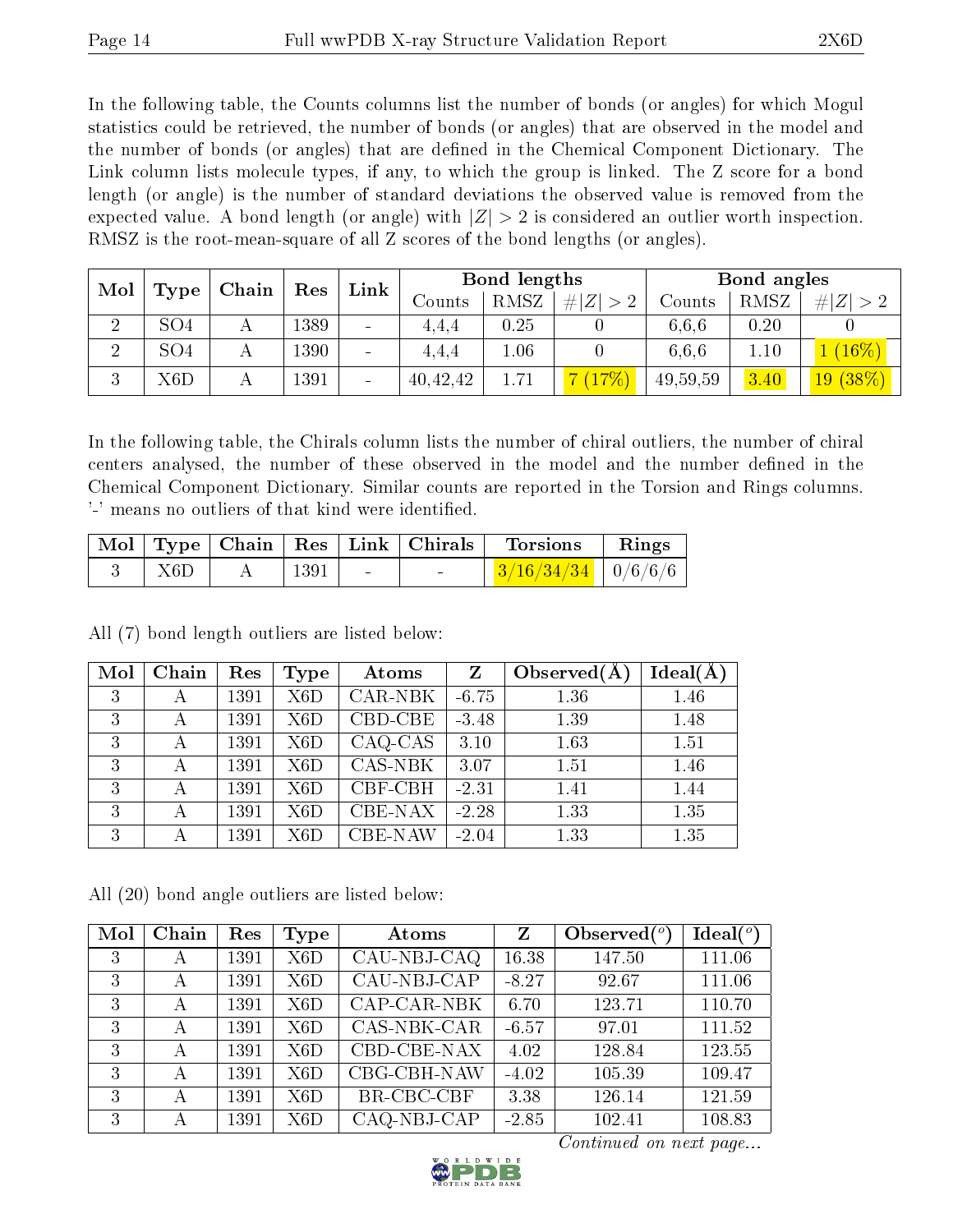| Mol            | Chain | Res  | Type             | Atoms       | $\mathbf{Z}$ | Observed $(°)$ | Ideal $(°)$ |
|----------------|-------|------|------------------|-------------|--------------|----------------|-------------|
| 3              | A     | 1391 | X6D              | CAT-CBB-CAG | $-2.72$      | 115.66         | 120.77      |
| 3              | A     | 1391 | X6D              | CAC-CAE-CBA | $-2.58$      | 117.48         | 121.03      |
| 3              | A     | 1391 | X <sub>6</sub> D | CAK-NAV-CBG | 2.52         | 119.22         | 116.69      |
| 3              | A     | 1391 | X <sub>6</sub> D | CAI-CBD-CBE | $-2.42$      | 116.68         | 120.79      |
| 3              | A     | 1391 | X6D              | CAU-CBA-CAF | $-2.21$      | 116.61         | 120.77      |
| 3              | A     | 1391 | X6D              | CBA-CAU-NBJ | 2.16         | 117.32         | 113.12      |
| 3              | А     | 1391 | X6D              | CAQ-CAS-NBK | 2.14         | 114.86         | 110.70      |
| $\overline{2}$ | А     | 1390 | SO <sub>4</sub>  | $O4-S-O3$   | 2.13         | 118.13         | 109.06      |
| 3              | A     | 1391 | X <sub>6</sub> D | BR-CBC-CAK  | $-2.11$      | 114.68         | 118.55      |
| 3              | A     | 1391 | X6D              | CBE-NAX-CBG | 2.10         | 109.25         | 103.76      |
| 3              | A     | 1391 | X6D              | CAF-CBA-CAE | 2.09         | 121.45         | 118.17      |
| 3              | A     | 1391 | X6D              | CAS-CAQ-NBJ | $-2.04$      | 106.46         | 110.64      |

There are no chirality outliers.

All (3) torsion outliers are listed below:

| Mol | $\mid$ Chain | Res  | Type  | Atoms           |
|-----|--------------|------|-------|-----------------|
|     |              | 1391 | X6D   | CBH-CBF-NBK-CAS |
|     |              | 1391 | X6D   | CBH-CBF-NBK-CAR |
|     |              | 1391 | X 6 D | CBC-CBF-NBK-CAS |

There are no ring outliers.

1 monomer is involved in 5 short contacts:

|  |                 | Mol   Chain   Res   Type   Clashes   Symm-Clashes |
|--|-----------------|---------------------------------------------------|
|  | $1391 \mid X6D$ |                                                   |

The following is a two-dimensional graphical depiction of Mogul quality analysis of bond lengths, bond angles, torsion angles, and ring geometry for all instances of the Ligand of Interest. In addition, ligands with molecular weight > 250 and outliers as shown on the validation Tables will also be included. For torsion angles, if less then 5% of the Mogul distribution of torsion angles is within 10 degrees of the torsion angle in question, then that torsion angle is considered an outlier. Any bond that is central to one or more torsion angles identified as an outlier by Mogul will be highlighted in the graph. For rings, the root-mean-square deviation (RMSD) between the ring in question and similar rings identified by Mogul is calculated over all ring torsion angles. If the average RMSD is greater than 60 degrees and the minimal RMSD between the ring in question and any Mogul-identified rings is also greater than 60 degrees, then that ring is considered an outlier. The outliers are highlighted in purple. The color gray indicates Mogul did not find sufficient equivalents in the CSD to analyse the geometry.

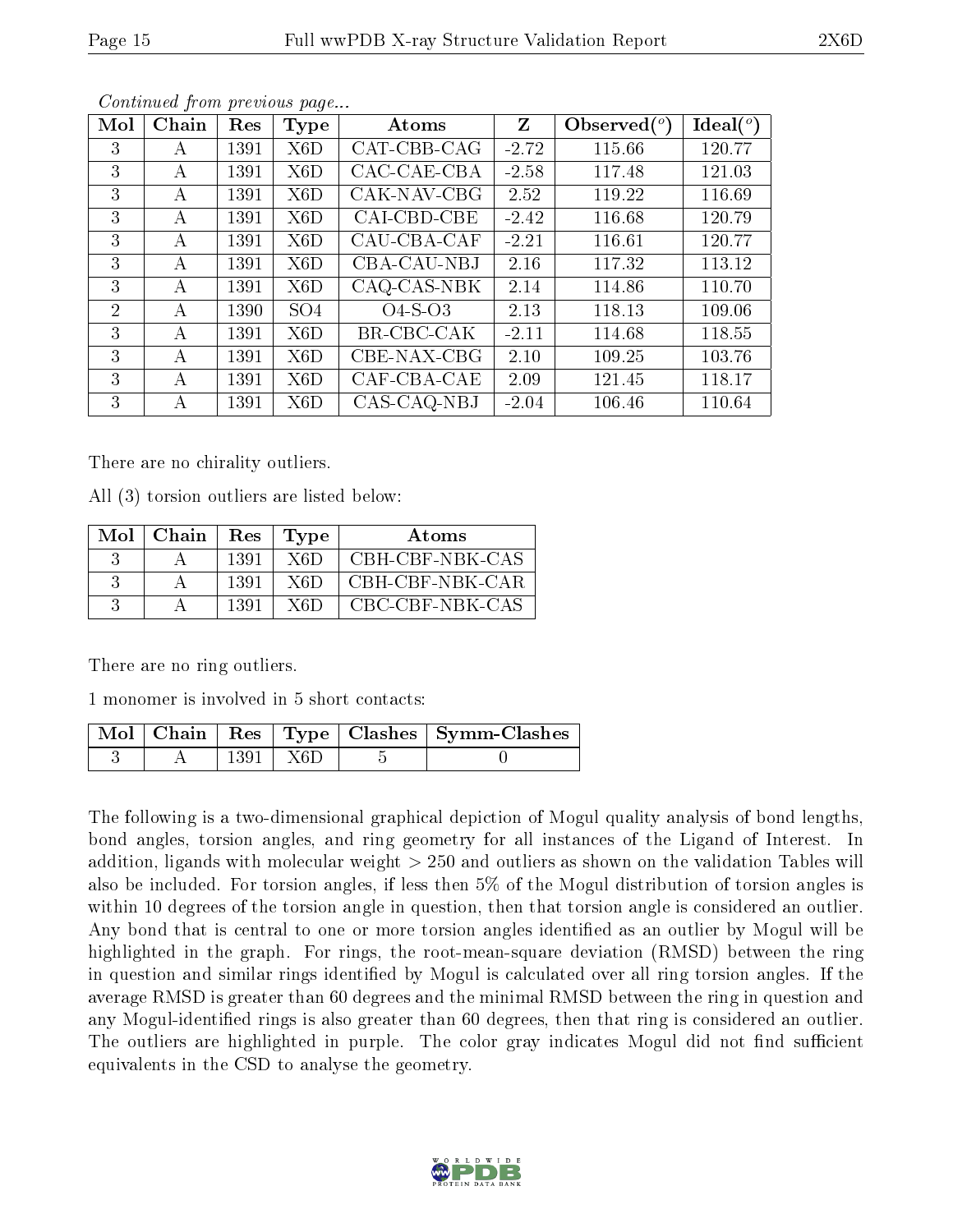

## 5.7 [O](https://www.wwpdb.org/validation/2017/XrayValidationReportHelp#nonstandard_residues_and_ligands)ther polymers (i)

There are no such residues in this entry.

### 5.8 Polymer linkage issues (i)

There are no chain breaks in this entry.

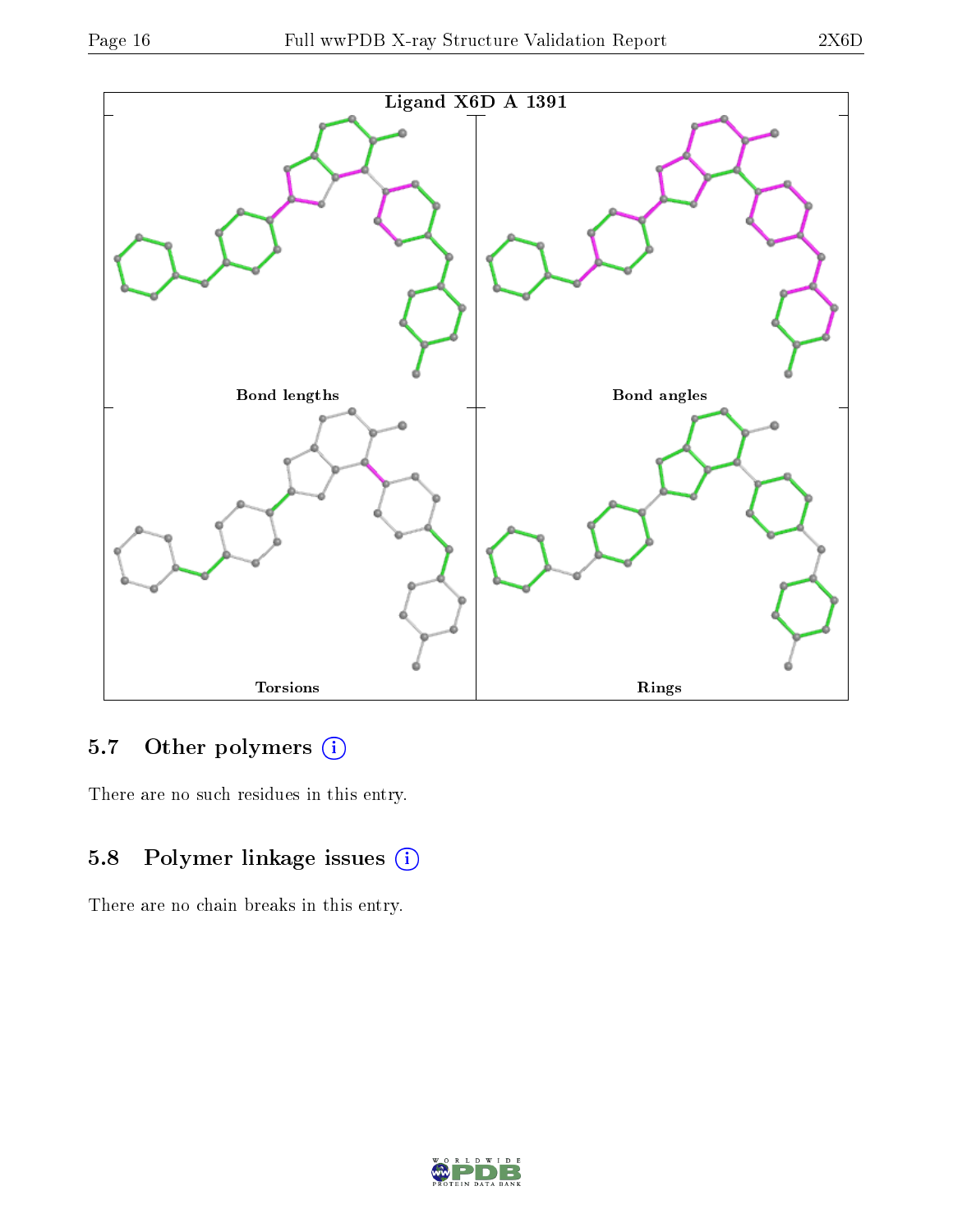## 6 Fit of model and data  $\left( \cdot \right)$

## 6.1 Protein, DNA and RNA chains (i)

In the following table, the column labelled  $#RSRZ>2'$  contains the number (and percentage) of RSRZ outliers, followed by percent RSRZ outliers for the chain as percentile scores relative to all X-ray entries and entries of similar resolution. The OWAB column contains the minimum, median,  $95<sup>th</sup>$  percentile and maximum values of the occupancy-weighted average B-factor per residue. The column labelled  $Q< 0.9$  lists the number of (and percentage) of residues with an average occupancy less than 0.9.

| Mol   Chain | $\mid$ Analysed $\mid$ <rsrz> <math>\mid</math></rsrz> | $\rm \#RSRZ{>}2$                                              | $\rm{OWAB}(\AA^2)$ $\vert$ Q<0.9 $\vert$ |  |
|-------------|--------------------------------------------------------|---------------------------------------------------------------|------------------------------------------|--|
|             | $255/285(89\%)$   0.26                                 | $\vert 9(3\%) \vert 44 \vert 34 \vert 36, 53, 114, 140 \vert$ |                                          |  |

All (9) RSRZ outliers are listed below:

| Mol | Chain | $\operatorname{Res}% \left( \mathcal{N}\right) \equiv\operatorname{Res}(\mathcal{N}_{0})\cap\mathcal{N}_{1}$ | <b>Type</b> | <b>RSRZ</b> |
|-----|-------|--------------------------------------------------------------------------------------------------------------|-------------|-------------|
| 1   | А     | 167                                                                                                          | ALA         | 8.5         |
| 1   | A     | 305                                                                                                          | MET         | 3.9         |
| 1   | A     | 203                                                                                                          | ALA         | 3.9         |
| 1   | А     | 279                                                                                                          | VAL         | 3.6         |
| 1   | A     | 168                                                                                                          | <b>GLN</b>  | 3.5         |
| 1   | А     | 379                                                                                                          | GLU         | 2.8         |
| 1   | А     | 175                                                                                                          | GLU         | 2.6         |
| 1   | А     | 165                                                                                                          | PHE         | 2.3         |
|     |       | 290                                                                                                          | <b>CYS</b>  | 2.1         |

### 6.2 Non-standard residues in protein, DNA, RNA chains  $(i)$

There are no non-standard protein/DNA/RNA residues in this entry.

#### 6.3 Carbohydrates (i)

There are no carbohydrates in this entry.

### 6.4 Ligands  $(i)$

In the following table, the Atoms column lists the number of modelled atoms in the group and the number defined in the chemical component dictionary. The B-factors column lists the minimum, median,  $95<sup>th</sup>$  percentile and maximum values of B factors of atoms in the group. The column labelled  $Q< 0.9$  lists the number of atoms with occupancy less than 0.9.